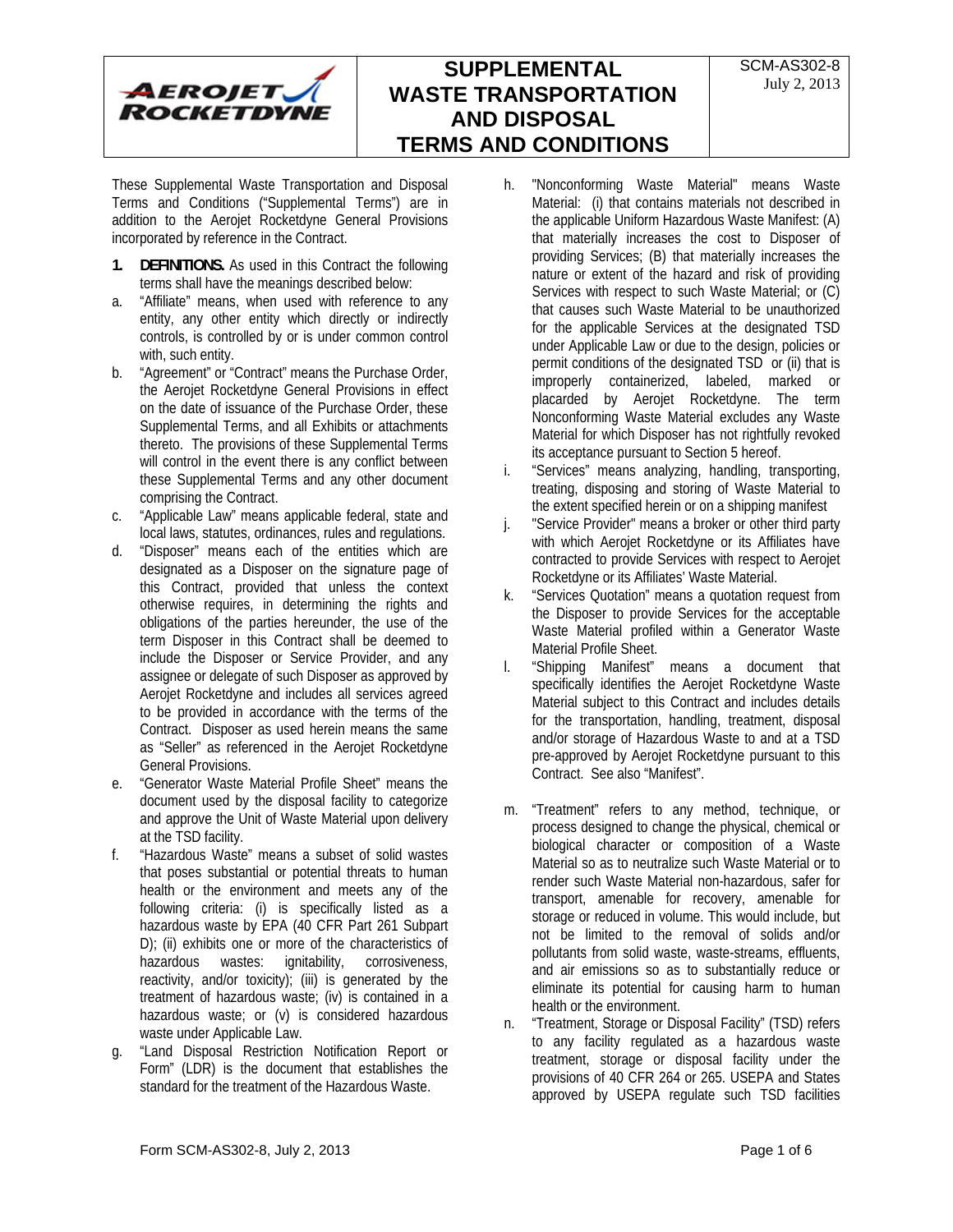

under RCRA (Resource Conservation and Recovery Act), 42 U.S.C. Section 6901 et seq.

- o. "Uniform Hazardous Waste Manifest (Manifest)" means the form, which contains the United States Department of Transportation description, including proper shipping name, hazard class, ID Number, container type, quantity, weight, volume, and approved designated disposal facility. It is the tracking document used to track the shipment of Hazardous Waste from generator through ultimate disposition/disposal.
- p. "Unit of Waste Material" or "Unit of Nonconforming Waste Material" refers to a single whole container of Waste Material or Nonconforming Waste Material, respectively.
- q. "Waste Material" means the material tendered by Aerojet Rocketdyne to Disposer including, without limitation, materials tendered by Aerojet Rocketdyne to Disposer by or through a Service Provider.

#### 2. **GENERAL REQUIREMENTS FOR SERVICES.**

- a. This Contract is for the transportation of Waste Material to and/or disposal of Waste Material at an authorized TSD facility and it is not the intent of the parties that the transaction be characterized as a sale of goods.
- b. As a service provider to Aerojet Rocketdyne, the Disposer agrees to adopt Aerojet Rocketdyne's policy to conduct business with the highest regard for the preservation of our natural environment and human health and safety.
- c. This Contract is neither a requirements contract nor an output contract. Aerojet Rocketdyne is not contractually committed to (i) any guaranty of a volume of business in quantity or dollars or; (ii) require participation by any Aerojet Rocketdyne location having requirements for the Services. The parties are contractually committed to provide and accept Services to the extent requested by Aerojet Rocketdyne in accordance with the terms of the Contract. This may include providing services for multiple Aerojet Rocketdyne locations as specified in the Contract.
- d. The Contract sets forth the general terms and conditions under which Disposer will from time to time provide Services to Aerojet Rocketdyne. If and to the extent Aerojet Rocketdyne has contracted with a Service Provider for Services with respect to its Waste Material and the Service Provider contracts with Disposer for Services with respect to such Waste Material, then the right to receive and obligation to pay consideration for such Services shall be governed by such contracts, but Aerojet Rocketdyne shall, with

respect to the characterization and tender of delivery of such Waste Material, be obligated to Disposer to comply with the Contract and Disposer shall, with respect to the handling, loading, transporting, storing, processing, treating, disposing, transferring, selling, recovering, recycling, reclaiming or using any such Waste Material, be obligated to Aerojet Rocketdyne to comply with this Contract. This Contract will control in the event there is any conflict between the Contract and any agreement with a Service Provider.

e. The Contract shall be used to establish the service type, performance period, billing schedule, approved disposal sites and any other pertinent details, which have been mutually agreed upon between the Disposer and Aerojet Rocketdyne. An authorized Aerojet Rocketdyne Procurement Representative ("Buyer") or other Aerojet Rocketdyne employee designated by the Buyer shall request services under this Contract by contacting Disposer in writing (email is acceptable) to specify a specific need to transport and dispose of waste in accordance with the terms of the Contract and the Manifest that accompanies each shipment.

### 3. **WASTE MATERIAL APPROVAL PROCEDURE.**

- a. At the time Aerojet Rocketdyne requires Services, Aerojet Rocketdyne shall provide Disposer with a completed signed Generator Waste Material Profile Sheet containing all of the information specified therein. If required by Disposer, a sample of Waste Material will be provided.
- b. If Disposer does not desire to provide Services with respect to such Waste Material, it shall promptly so notify Aerojet Rocketdyne. If Disposer desires to provide Services with respect to such Waste Material, it shall promptly issue a completed Service Quotation that incorporates the completed Generator Waste Material Profile Sheet.
- c. If Aerojet Rocketdyne desires to accept the Service Quotation, it shall give authorization to Disposer in writing to provide Service in accordance with the Contract and the Service Quotation, whereupon Disposer shall be obligated to provide and Aerojet Rocketdyne obligated to accept Services; a Manifest and LDR, if applicable, will be prepared for the scheduled shipment as agreed by the parties.
- 4. **TENDER OF DELIVERY, ACCEPTANCE AND RISK OF LOSS.** Aerojet Rocketdyne shall tender delivery of Units of Waste Material to Disposer as agreed and identified on the Manifest. Disposer shall be deemed to have accepted the tendered Units of Waste Material upon taking possession thereof or by the execution of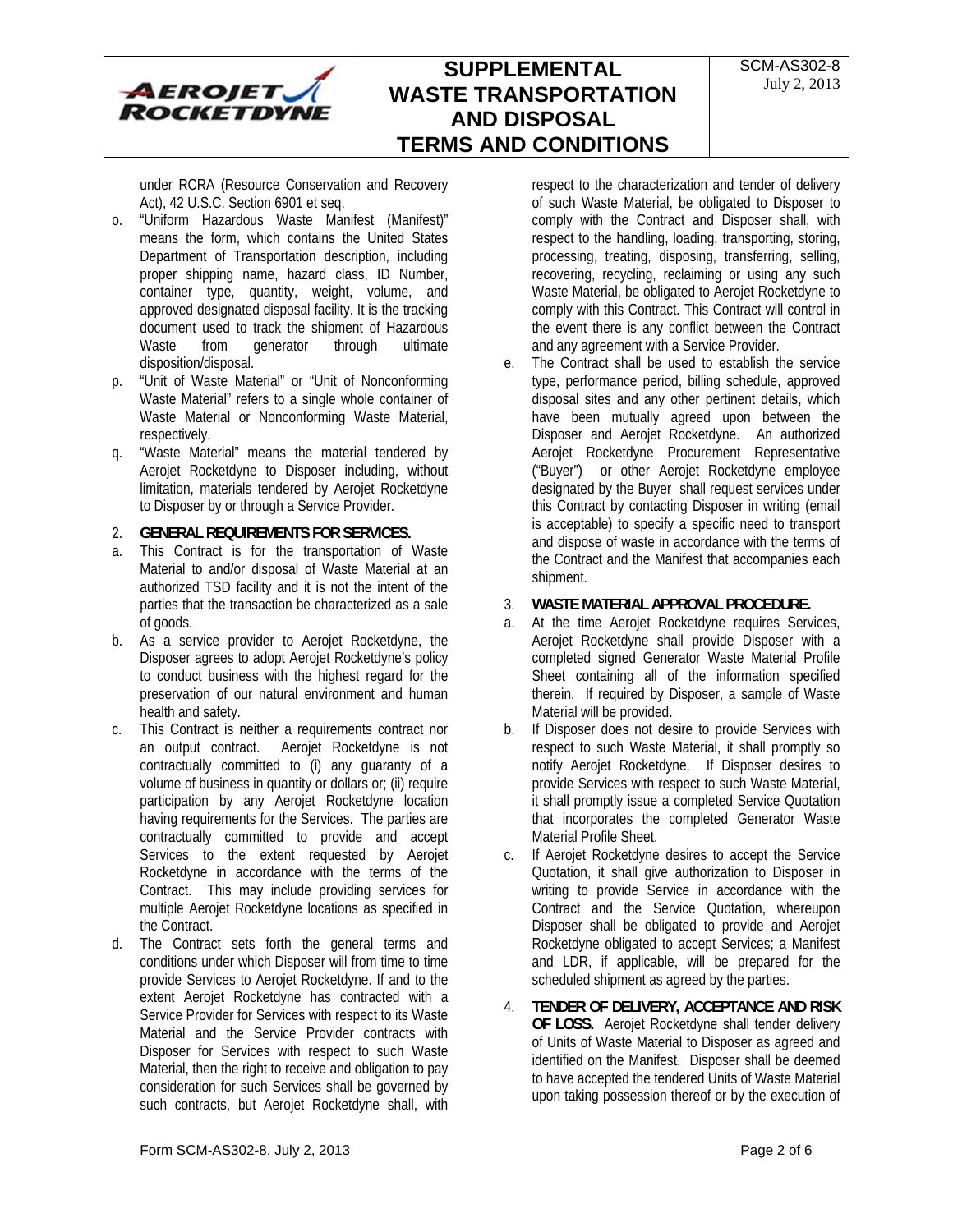shipping papers, Manifest or other documents in respect of such Units of Waste Material, whichever occurs first. Upon acceptance of any Unit of Waste Material, title, risk of loss and all other incidents of ownership to such Unit of Waste Material shall transfer from Aerojet Rocketdyne to Disposer.

#### 5. **REVOCATION OF ACCEPTANCE.**

- a. Subject to Section 5.b, Disposer may revoke its acceptance of any Unit of Nonconforming Waste Material only if all of the following conditions are satisfied:
	- i. Disposer provides Aerojet Rocketdyne immediate telephonic notice at the time it has discovered a Unit of Nonconforming Waste Material and, within 30 days thereafter, provides Aerojet Rocketdyne a written revocation notice at the Aerojet Rocketdyne location at which the Nonconforming Waste Material was tendered. The written notice shall describe and set forth the basis of the alleged nonconformity; and
	- ii. Subsequent to the transfer of any Unit of Nonconforming Waste Material to Disposer, there has not been, any (A) mixture or consolidation of the Nonconforming Waste Material with any other waste or materials, (B) material change in the condition of the Nonconforming Waste Material, including without limitation, by treatment, processing, incineration, or stabilization or (C) transfer of ownership, possession or control of Nonconforming Waste Material by Disposer to a third party, the transfer of which was not approved by Aerojet Rocketdyne; and
	- iii. Disposer did not accept such Nonconforming Waste Material with actual knowledge of the nonconformity.
- b. Any attempted revocation of acceptance of a Unit of Nonconforming Waste Material by Disposer shall be subject to the following:
	- i. Aerojet Rocketdyne may promptly, after receipt of a revocation notice from Disposer, notify Disposer of Aerojet Rocketdyne's intent (A) to test such Nonconforming Waste Material to verify the alleged nonconformity, and/or (B) to correct any improper containerization, marking, labeling or placarding. If requested by Aerojet Rocketdyne, Disposer, at the Aerojet Rocketdyne's direction and reasonable expense, shall arrange for such testing or corrections. If Waste Material is determined by Disposer to be Nonconforming Waste Material solely on the basis that it contains materials not described in the applicable Uniform Hazardous Waste

Manifest that increase the cost of providing Services, then Disposer shall in good faith determine the amount of such increased cost and offer to provide Services to Aerojet Rocketdyne with respect to such Waste Material for a fee increased by the amount of such increased cost. If the alleged nonconformity relates to the chemical composition of the Waste Material and such testing establishes that the Waste Material is not Nonconforming Waste Material or if Aerojet Rocketdyne's corrections eliminate the improper containerization, labeling, marking or placarding or Aerojet Rocketdyne agrees to accept Services for such increased fee, then such Waste Material shall be deemed accepted by Disposer and Disposer shall proceed to provide Services with respect to such Waste Material. Disposer shall retain possession of any such Waste Material until such testing, correcting or re-offer has been completed.

- ii. If Disposer rightfully revokes its acceptance of a Unit of Nonconforming Waste Material, Disposer and Aerojet Rocketdyne shall, in good faith, attempt to amend the applicable Uniform Hazardous Waste Manifest to provide for Services to be performed with respect to any Units of Nonconforming Waste Material. If the parties cannot, within a reasonable time after such revocation (including any time provided for correction, testing or re-offering under Section 5(b)(i)), agree on necessary amendments, Disposer shall cooperate with Aerojet Rocketdyne so that Aerojet Rocketdyne can promptly cause any Units of Nonconforming Waste Material to be safely and lawfully removed from the facility to Aerojet Rocketdyne's location or another lawful place of disposition. Aerojet Rocketdyne shall pay Disposer its reasonable expenses and charges for handling and storing any Units of Nonconforming Waste Material, the acceptance of which has been rightfully revoked by Disposer.
- iii. A justified revocation of acceptance by Disposer re-vests title to Aerojet Rocketdyne, including risk of loss and all other incidents of ownership, at the time such revocation of acceptance is received by Aerojet Rocketdyne; provided that during the period of Disposer's possession of Non-Conforming Waste Material after a justified revocation of acceptance has been received by Aerojet Rocketdyne, the duty of Disposer with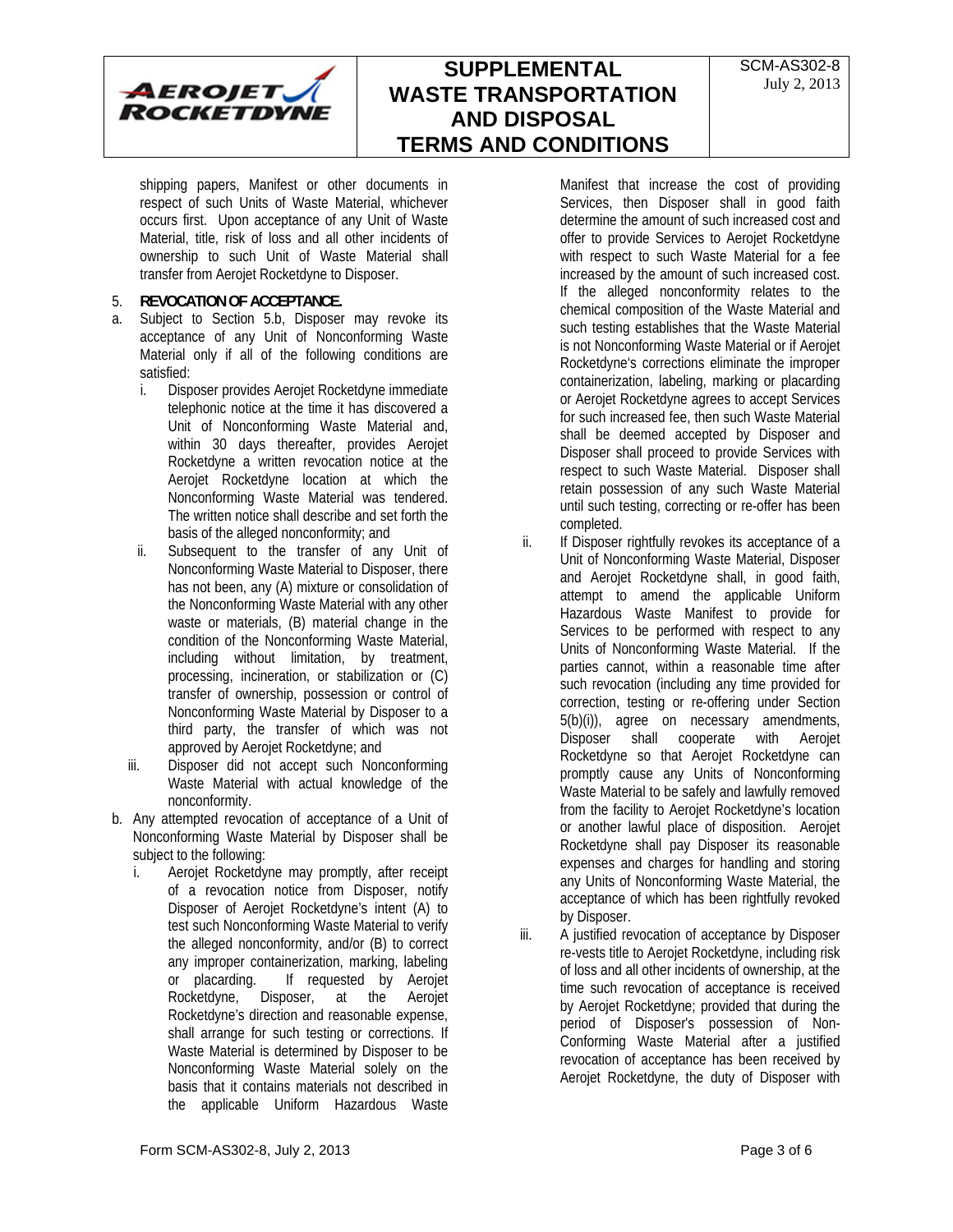

respect to such Non-Conforming Waste Material shall be that of a bailee for hire.

### 6. **PERFORMANCE OF SERVICES.**

- a. Aerojet Rocketdyne shall be responsible for coordinating the delivery of Waste Material to Disposer, unless Disposer has been directed otherwise.
- b. Aerojet Rocketdyne will provide Disposer with a completed signed Manifest and LDR, if applicable, at time of the Service request. Disposer is not authorized to accept Waste Material unless it has received a completed signed Manifest from Aerojet Rocketdyne.
- c. If Disposer is providing transportation services pursuant to this Contract, upon delivery of Waste Material to the designated TSD facility, the individual providing the transportation services on behalf of Disposer shall obtain a signed copy of the Manifest from the TSD facility prior to leaving the facility.
- d. Disposer shall, in accordance with this Contract, provide Services with respect to the Waste Material accepted by Disposer and comply with Applicable Laws, including, but not limited to 40 CFR Parts 263 and 264 and 49 CFR Part 171-179.
- e. Disposer shall be solely responsible for determining the specific means and techniques for providing Services including, without limitation, the loading and securing of any loads onto transportation vehicles, if transportation is being provided by Disposer, and shall transport any Waste Material in a vehicle that conforms to United States Department of Transportation (DOT) regulations.
- f. Disposer, upon completion of Services with respect to a Unit of Waste Material, shall deliver to Aerojet Rocketdyne proof of such completion (e.g., Manifest and a certificate of treatment or disposal) within 30 days.
- g. Disposer shall be allowed to co-mingle Aerojet Rocketdyne Waste Material with compatible Waste Material generated by other generators and being lawfully transported by Disposer's transporter unless otherwise directed by Aerojet Rocketdyne.
- h. Disposer agrees to abide by the requirements set forth in Aerojet Rocketdyne or its Affiliate's Contractor Safety standards (Procedure EHS-AP008, located on Aerojet Rocketdyne's SupplierNet www.rocket.com/suppliernet or available upon request to the Buyer) when performing work on-site at any Aerojet Rocketdyne or Aerojet Rocketdyne Affiliate facility.

### **7. TERM AND TERMINATION.**

a. The Contract shall be effective on the date set forth on the Purchase Order and will continue until terminated as provided herein.

- b. Disposer may: (i) terminate this Contract with or without cause, upon 60 days prior written notice to Aerojet Rocketdyne; (ii) terminate this Contract a immediately upon notice to Aerojet Rocketdyne if Aerojet Rocketdyne (A) has been adjudicated a bankrupt, (B) has filed a voluntary petition in bankruptcy, (C) has made an assignment for the benefit of creditors, or (D) has had a receiver appointed for it; and (iii) terminate this Contract immediately upon notice to Aerojet Rocketdyne upon any material failure of Aerojet Rocketdyne to perform any of its obligations under this Contract which failure is not cured within 14 days after receipt by Aerojet Rocketdyne of written notice thereof.
- c. Aerojet Rocketdyne may: (i) terminate this Contract with or without cause, upon 60 days prior written notice to Disposer; (ii) terminate this Contract immediately upon notice to Aerojet Rocketdyne that Disposer (A) has been adjudicated a bankrupt, (B) has filed a voluntary petition in bankruptcy, (C) has made an assignment for the benefit of creditors, or (D) has had a receiver appointed for it; and (iii) terminate this Contract immediately upon notice to Aerojet Rocketdyne of any material failure of Disposer to perform any of its obligations under this Contract which failure is not cured within 14 days after receipt by Disposer of written notice thereof.
- d. Notwithstanding the termination of this Contract whether in whole or in part, (i) the obligations and rights under this Contract shall survive such termination with respect to any Waste Material in the possession of Disposer or any agent, employee or delegate of Disposer, and Disposer shall promptly complete or cause the completion in accordance with this Contract and any Services to be performed with respect to any such Waste Material or, at Aerojet Rocketdyne's direction and expense, promptly return the Waste Material to Aerojet Rocketdyne or transport the Waste Material to another lawful place of disposal; (ii) such termination shall not prejudice any claim or cause of action accrued or to accrue on account of any breach of this Contract; and (iii) Sections 4, 6 (c) through (e), 7 (d), 9, and 12, of this Contract shall survive any such termination. If Disposer does not promptly return Waste Material to Aerojet Rocketdyne after being requested to do so, then Aerojet Rocketdyne shall have the right, but not the obligation, to come onto any premises owned or controlled by Disposer and remove such Waste Material.
- 8. **COMPENSATION.** In consideration of Services rendered, Aerojet Rocketdyne shall pay Disposer such fees as are provided for in this Contract and any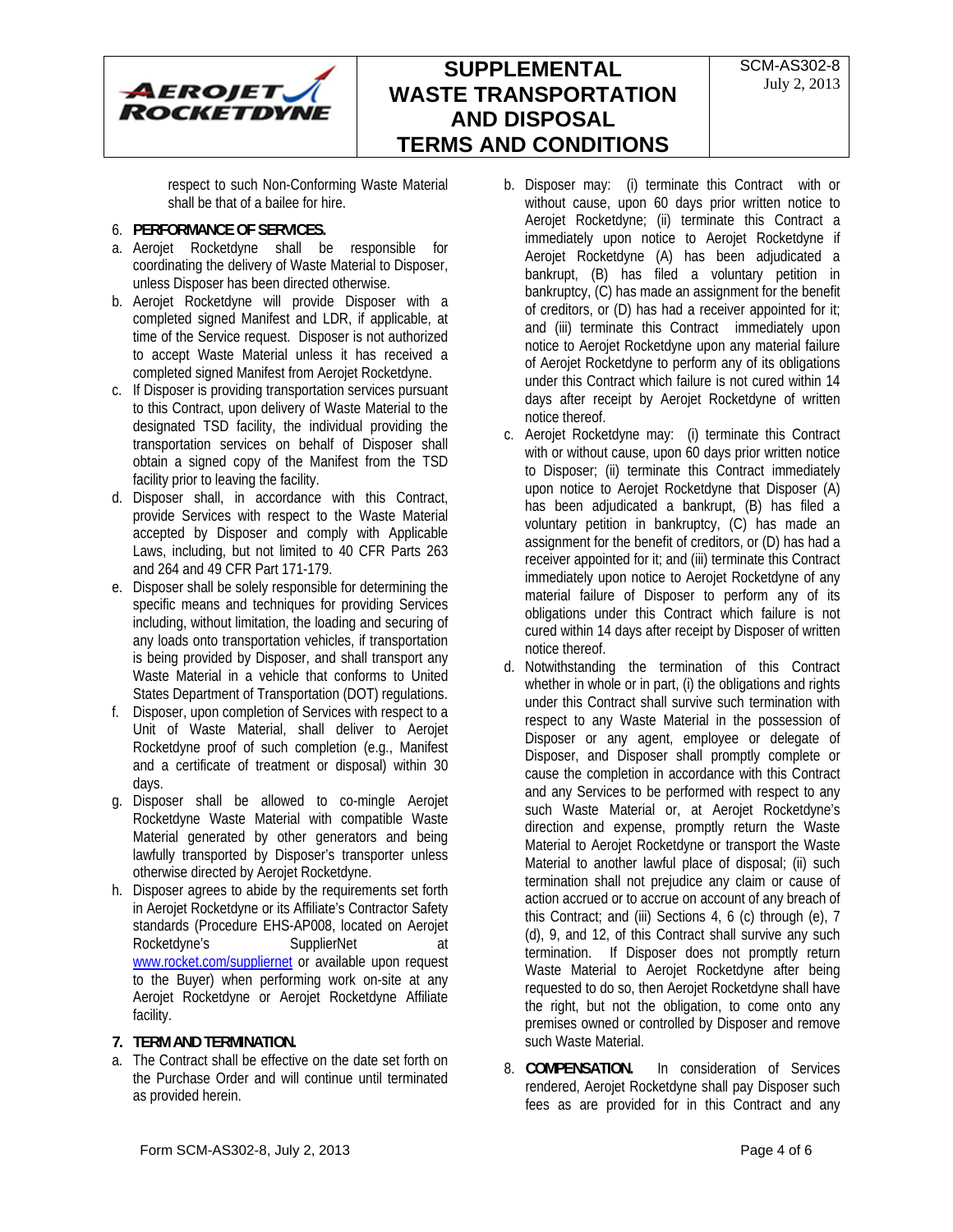

Service Quotation and/or Manifest. The fee stated in the Service Quotations and/or Manifest shall be inclusive of all amounts to be paid by Aerojet Rocketdyne for the Services including, without limitation, any tax, tariff, fee, or surcharge imposed on the Services by a governmental authority. The amount of any increase or decrease in any such tax, tariff, fee or surcharge or newly enacted new tax, tariff, fee or surcharge applicable to the Services shall be passed along to Aerojet Rocketdyne. Any increases or newly enacted tax, tariff, fee or surcharge require prior notification to and acceptance by Aerojet Rocketdyne prior to their incorporation into any Service Quotation and/or Manifest. Disposer shall retain copies of invoices sent to Aerojet Rocketdyne for a period of six (6) years after the final closeout of the Contract.

- 9. **DISPOSER'S WARRANTIES.** Disposer warrants and represents to and covenants with Aerojet Rocketdyne that:
- a. Disposer is engaged in the business of providing the Services with respect to Waste Material and has developed the requisite expertise to provide such Services in conformity with accepted industry practices.
- b. Disposer has obtained, or shall obtain prior to rendering any Services, all necessary licenses, permits, certifications and registrations, approvals and clearances in full compliance with Applicable Laws and Regulatory Agency requirements and shall maintain in force such permits, licenses, certificates, registrations, approvals and clearances. Such conformity shall apply to any and all vehicles, vessels, containers, and personnel to be provided by Disposer in the performance of this Contract and subsequent Manifests.
- c. Disposer is an approved USEPA and State regulated Hazardous Waste Treatment, Storage, and Disposal Facility in accordance with the Resource Conservation and Recovery Act (RCRA), 42 U.S. C. Section 6901 et seq.
- d. Disposer understands the hazards and risks, which are presented to human beings, property and the environment with respect to the transportation of Waste Materials; Disposer's drivers, when providing the transportation of Waste Material, are fully trained in pretrip safety inspection, vehicle controls and equipment operation and handling; compatibility and segregation of cargo in mixed loads; package handling methods; load securement.
- e. Disposer has a drug screening policy for its drivers and all other personnel who are employed by the Disposer to provide services to Aerojet Rocketdyne. Such policy shall be current and strictly enforced while Disposer is

providing services to Aerojet Rocketdyne. While on Aerojet Rocketdyne premises, Disposer's employees, agents and subcontractors shall comply with all instructions of Aerojet Rocketdyne's Security and Environmental personnel or others relating to Aerojet Rocketdyne's safety and environmental policies, as well as the following policies which are available for inspection on Aerojet Rocketdyne's SupplierNet web site at www.rocket.com/suppliernet or by request to the Buyer: (i) LGL-D001, Code of Business Conduct; (ii) HR-D100, Standards of Conduct and Performance: (iii) HR-D101, Harassment; (iv) HR-D102, Violence in the Workplace; and (v) HR-D200, Substance Abuse. Violation of Aerojet Rocketdyne policies is grounds for immediate removal of Disposer's employer's, agents and subcontractors and may be grounds for termination of this Contract.

- f. Disposer, if providing the Transportation Services in support of this Contract, shall utilize suitable equipment, materials and skilled, experienced employees who are trained to perform their duties in accordance with the accepted industry practices. Training records and/or copies of drivers' training certificates are on file with Disposer and available for review by Aerojet Rocketdyne upon request.
- g. Disposer has a training program that addresses (i) facility evacuation, (ii) use and inspection of safety and emergency equipment; (iii) emergency response procedures and contingency plan follow-through; (iv) container labeling and vehicle placarding; and (v) regular vehicle maintenance inspections.
- h. Disposer has sufficient resources available to respond to emergencies/incidents, which may occur along established transportation routes, if Disposer is the transporter or arranger of such transportation.
- i. Disposer is not listed in the List of Parties Excluded from Federal Procurement or Non-Procurement established pursuant to Executive Order 12549, May 26, 1988, or otherwise ineligible to perform services for the Federal Government or Aerojet Rocketdyne and shall immediately notify Aerojet Rocketdyne if placed on such List.
- j. Disposer shall provide the Services strictly in accordance with this Contract and shall not transport, store, process, recycle, treat, dispose or otherwise take action with respect to any Waste Material except as specified in the applicable Manifest.
- k. Disposer (i) is a corporation duly organized, validly existing, and in good standing under the laws of its state of incorporation; (ii) is duly qualified to do business in each jurisdiction where the nature of its activities requires it to be so qualified; and (iii) has full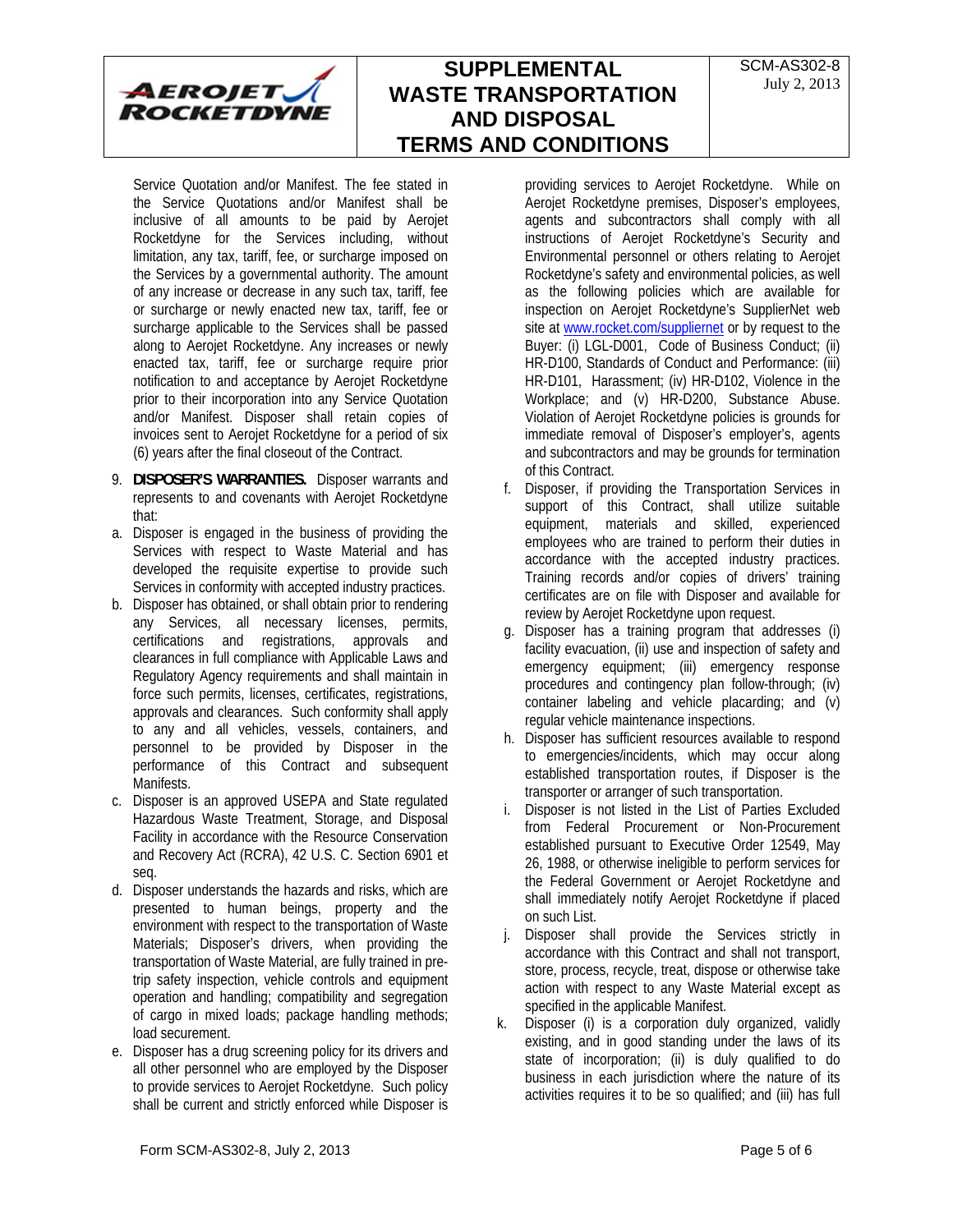

power and authority under its Certificate of Incorporation, Bylaws, Regulations or other constitutional or similar documents and the laws of the state of its incorporation to execute, deliver, and perform this Contract.

- l.Disposer's execution, delivery and performance of this Contract has been duly authorized by all requisite corporate action; this Contract is a valid, binding, and legal obligation on Disposer; and neither its execution and delivery of this Contract nor its full performance of its obligations hereunder will violate or breach, or otherwise constitute or give rise to a default under the terms or provisions of its Certificate of Incorporation, Bylaws, Regulations or other constitutional or similar documents or of any material contract, commitment, or other obligation to which it is a party.
- m. Disposer shall abide by the requirements set forth in Aerojet Rocketdyne's Contractors Environmental Health & Safety Standard when performing work on site at any Aerojet Rocketdyne or Aerojet Rocketdyne Affiliate facility.
- n. All storage, processing, recycling, treatment and disposal facilities, which are used in providing Services under this Contract will be owned and operated by Disposer.
- o. The representations, warranties and covenants of Disposer in this Section 9 shall be deemed to be made again by Disposer upon and with respect to each Services Quotation and/or Manifest.
- 10. **AEROJET ROCKETDYNE'S WARRANTIES.** Aerojet Rocketdyne warrants and represents to and covenants with Disposer that:
- a. Aerojet Rocketdyne shall provide Disposer with a true and correct description of Waste Materials in a Manifest.
- b. Aerojet Rocketdyne shall notify Disposer of any material risks and necessary safety equipment requirements with respect to the Waste Materials which Aerojet Rocketdyne has reason to believe are uniquely known to Aerojet Rocketdyne.
- c. Aerojet Rocketdyne is under no legal restraint that prohibits the transfer of such Waste Materials to Disposer.
- d. Aerojet Rocketdyne, in the event it is not the generator (as defined in 40 CFR 260.10) of the Waste Material, has all necessary authority to enter in to this Contract with respect to such Waste Materials;
- e. Aerojet Rocketdyne shall in connection with this Contract comply with all Applicable Law and shall provide Disposer with a reasonably safe work environment for any Services under this Contract that

must be performed on premises owned or controlled by Aerojet Rocketdyne or Aerojet Rocketdyne Affiliate.

- f. Aerojet Rocketdyne (i) is a corporation duly organized, validly existing, and in good standing under the laws of its state of incorporation; (ii) is duly qualified to do business in each jurisdiction where the nature of its activities requires it to be so qualified; and (iii) has full power and authority under its Certificate of Incorporation, Bylaws, Regulations or other constitutional or similar documents and the laws of the state of its incorporation to execute, deliver, and perform this Contract.
- g. Aerojet Rocketdyne's execution, delivery and performance of this Contract has been duly authorized by all requisite corporate action; this Contract is a valid, binding, and legal obligation on Aerojet Rocketdyne; and neither its execution and delivery of this Contract nor its full performance of its obligations hereunder will violate or breach, or otherwise constitute or give rise to a default under, the terms or provisions of its Certificate of Incorporation, Bylaws, Regulations or other constitutional or similar documents or of any material contract, commitment, or other obligation to which it is a party.
- h. Aerojet Rocketdyne shall notify Disposer if special safety equipment or special handling is required for Waste Material being transported.
- 11. **WORK ON AEROJET ROCKETDYNE'S PREMISES.**  Aerojet Rocketdyne shall provide Disposer with a reasonably safe working environment for any performance under this Contract that must be undertaken on premises owned or controlled by Aerojet<br>Rocketdyne or its Affiliate. While Disposer, its Rocketdyne or its Affiliate. employees, agents, or subcontractors are on Aerojet Rocketdyne's or its Affiliate's premises, Disposer will maintain strict work discipline and perform its work in compliance with all Applicable Laws, including, without limitation, those pertaining to occupational safety and health and Aerojet Rocketdyne's safety procedures (EHS-AP008), and other policies referenced above.
- 12. **INSPECTIONS.** Aerojet Rocketdyne shall have the right, but not the obligation, to:
- a. inspect and obtain, at its expense, copies of all
	- i. licenses, permits, certifications, registrations, clearances and approvals issued by any governmental entity or agency to Disposer which are applicable to the performance of this Contract and
	- ii. any documents which Disposer is required to file or maintain under any Applicable Law which are applicable to the performance of this Contract;